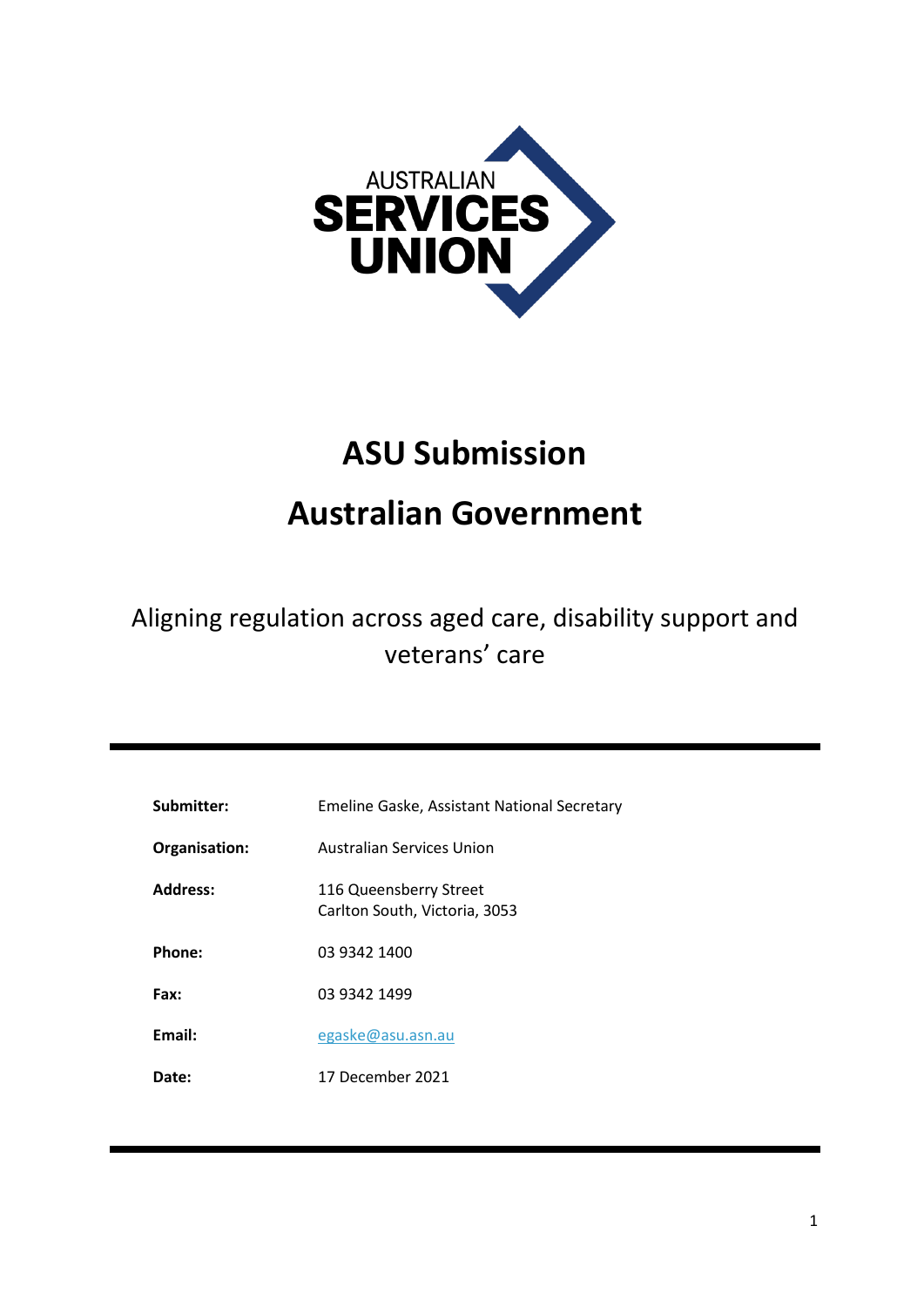# Contents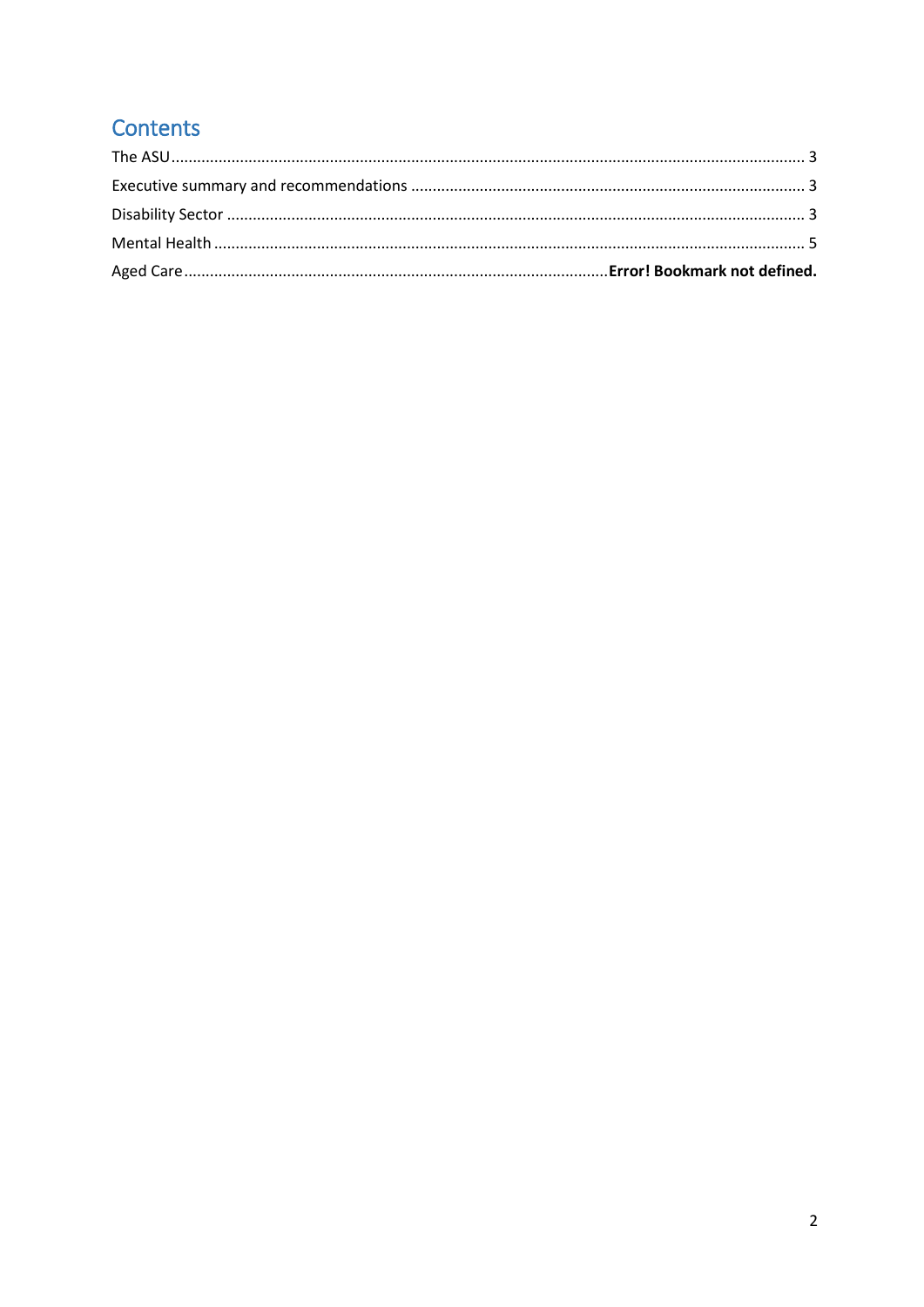## <span id="page-2-0"></span>The ASU

The Australian Services Union ('**ASU**') is one of Australia's largest unions, representing approximately 135,000 members. Relevantly, we cover members in the community and disability services sectors (including mental health and aged services) and in local government home and community care ('**HAC**').

#### <span id="page-2-1"></span>Executive summary and recommendations

The aged care, disability, and veteran's services sectors serve distinct groups of people with different needs. Any reform should serve the unique needs of the aged, veterans and people with a disability, by ensuring that the correspondingly distinct skills and responsibilities for workers are recognised and valued. These distinctions need to be maintained in any regulatory reform.

#### **Recommendations**

- 1. Disability, aged care and veterans' care are distinct sectors serving different and distinct groups of people. Regulation should be appropriate to the needs of each sector and the people they serve.
- 2. Regulatory alignment is not a priority. Reform should focus on measures to value and encourage the acquisition of the unique skills required by workers within each sector. Workers with qualifications and experience in different sectors should be treated as multi-skilled workers.
- 3. Any alignment should be cautious. Previous reforms have misaligned regulation across sectors to the detriment of clients (for example, mental health and the NDIS).
- 4. Exploring regulatory alignment is premature. Any action should wait until the Disability Royal Commission and the Royal Commission into Defence and Veteran Suicide issue their reports.
- 5. If alignment does proceed, reform should focus on protecting vulnerable people with alignment of the registration conditions for providers, principal officers and owners. There should be strict scrutiny and information-sharing about the fitness of operators of care services to ensure that bad actors cannot continue to operator in different sectors.

#### <span id="page-2-2"></span>Disability Sector

The NDIS was established as a scheme for the provision of supports and services chosen and controlled by people with disability participating in the scheme. Alignment risks diminishing the responsiveness of the NDIS to the needs of people with disability. Disability/NDIS sector stakeholders have not identified regulatory alignment with the aged care and veteran sector as a priority. Any change to the NDIS and its regulatory framework should be informed by the experience of NDIS participants and front-line workers, it is contrary to the principles of the NDIS to embark upon significant change to the NDIS without wide consultation with people with disability.

The human rights of people with disability are the guiding principles of the NDIS and its regulatory framework. Relevantly, the NDIS Quality and Safeguard Framework was developed in consultation with people with disability, and with input from frontline workers, advocates, and service providers. The Framework consists of NDIS practice standards, codes of conduct, rules, guidelines and policies for the provision of all NDIS supports and services.

The NDIS regulatory framework does not include an accreditation process like that underpinning the aged care quality and safety framework. The NDIS consists of both registered and non-registered providers. All registered NDIS providers must comply with the NDIS Practice Standards (a system of standards and quality indicators).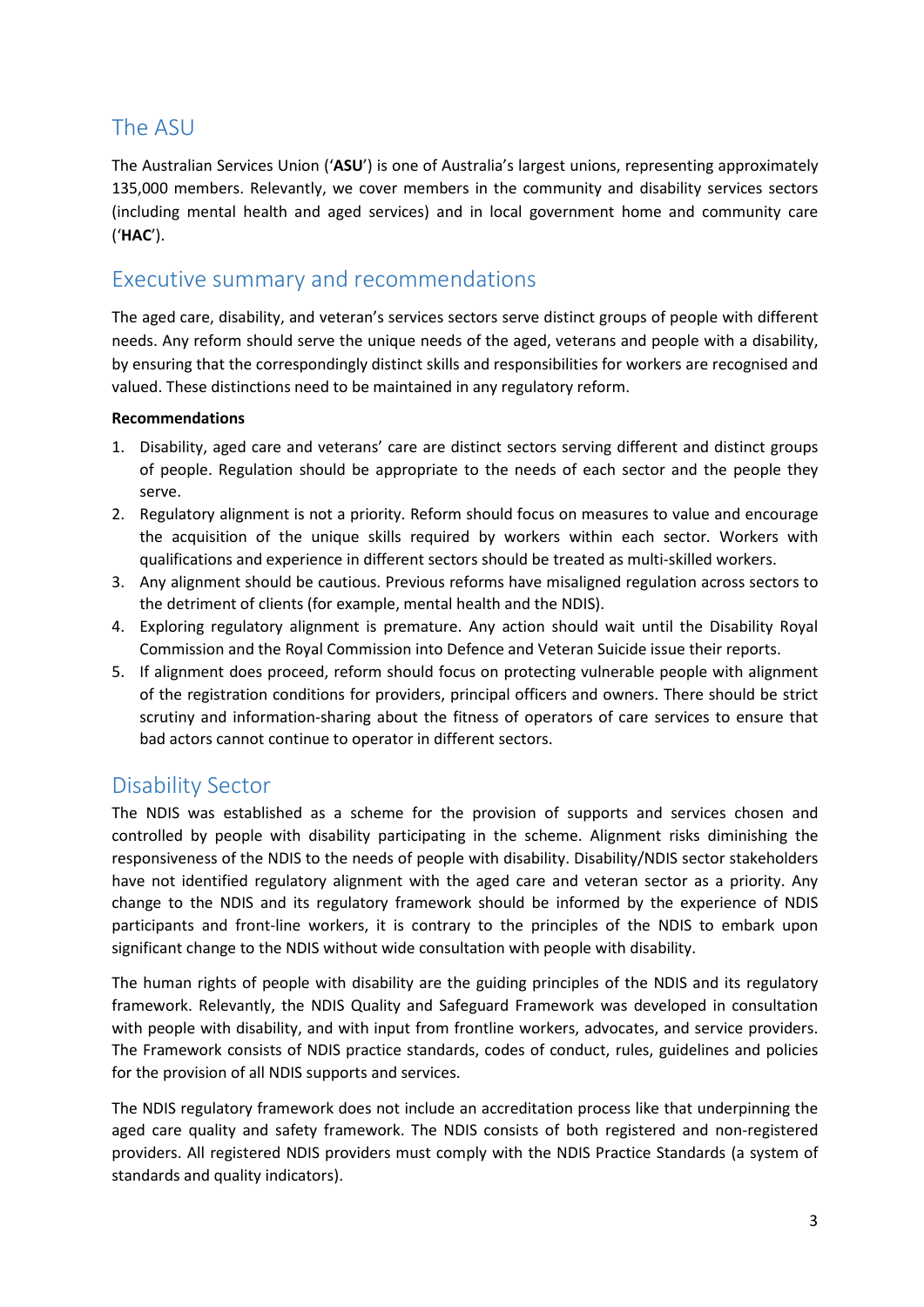The NDIS Code of Conduct (the Code) is a clear set of enforceable obligations that inform workers and service providers of their obligations to people with disability in the provision of NDIS supports and services. The Code references people with disability and their rights, it also sets expectations for safe and quality standards of practice and ethical behaviours for workers in the delivery of NDIS supports and services.

The risk of aligning the Code to reflect all three sectors is that the references to people with disability will disappear from the Code and people with disability will no longer be the focus of this set of enforceable obligations that reduce risk to and increase protection of people with disability from abuse, violence, neglect and exploitation.

The unique elements of the NDIS sector are recognised in the recently released NDIS Capability Framework which was developed by the NDIS regulator to define the skills, knowledge and capabilities workers need to deliver a wide range of services and supports when working with NDIS participants.

The Framework recognises the diversity and complexity of services and supports provided to people with a disability from a wide demographic and age range, and with a range of different and often specialised support needs, including:

- people with psychosocial, sensory, cognitive, and/or physical disability, including those with multiple disabilities;
- people with acquired brain injury;
- children and adolescents with disability;
- adults with disability (up to 65 years, older in some circumstances);
- Aboriginal and Torres Strait Islander people with disability;
- LGBTQIA+ people with disability; and
- culturally and linguistically diverse people with disability.

This Framework is the latest in a number of reforms to the NDIS. These reforms are a response to calls for change from NDIS participants, the regulator, disability advocates, front-line workers and/or service providers.

The regulatory alignment of the aged, disability and veteran sectors may benefit those providers that provide services in two or more of the three sectors, however, the convenience of providers should not be the driver of changes to the regulatory systems. While some aged care providers may also provide services across the disability and veterans sector, the majority of NDIS providers do not.

People with disability fought long and hard to ensure that they have choice and control of the services and supports they consume. It is imperative that people with disability remain at the centre of any changes to the NDIS and its regulatory system.

A change for the convenience of aged care service providers cannot come at the expense of people with disability. The disability/NDIS sector is distinct with a number of features that are unique to the sector, it needs to be underpinned by a regulatory system that has been developed in line with its distinct features and is capable of improving the safety of people with disability.

Further, there is a genuine expectation that the Disability Royal Commission (like the Aged Care Royal Commission) will make recommendations to strengthen regulation and increase protections for NDIS participants and other consumers of disability services and supports. It is premature to make changes to the NDIS before the sector has the benefit of the Royal Commission's report, findings and recommendations.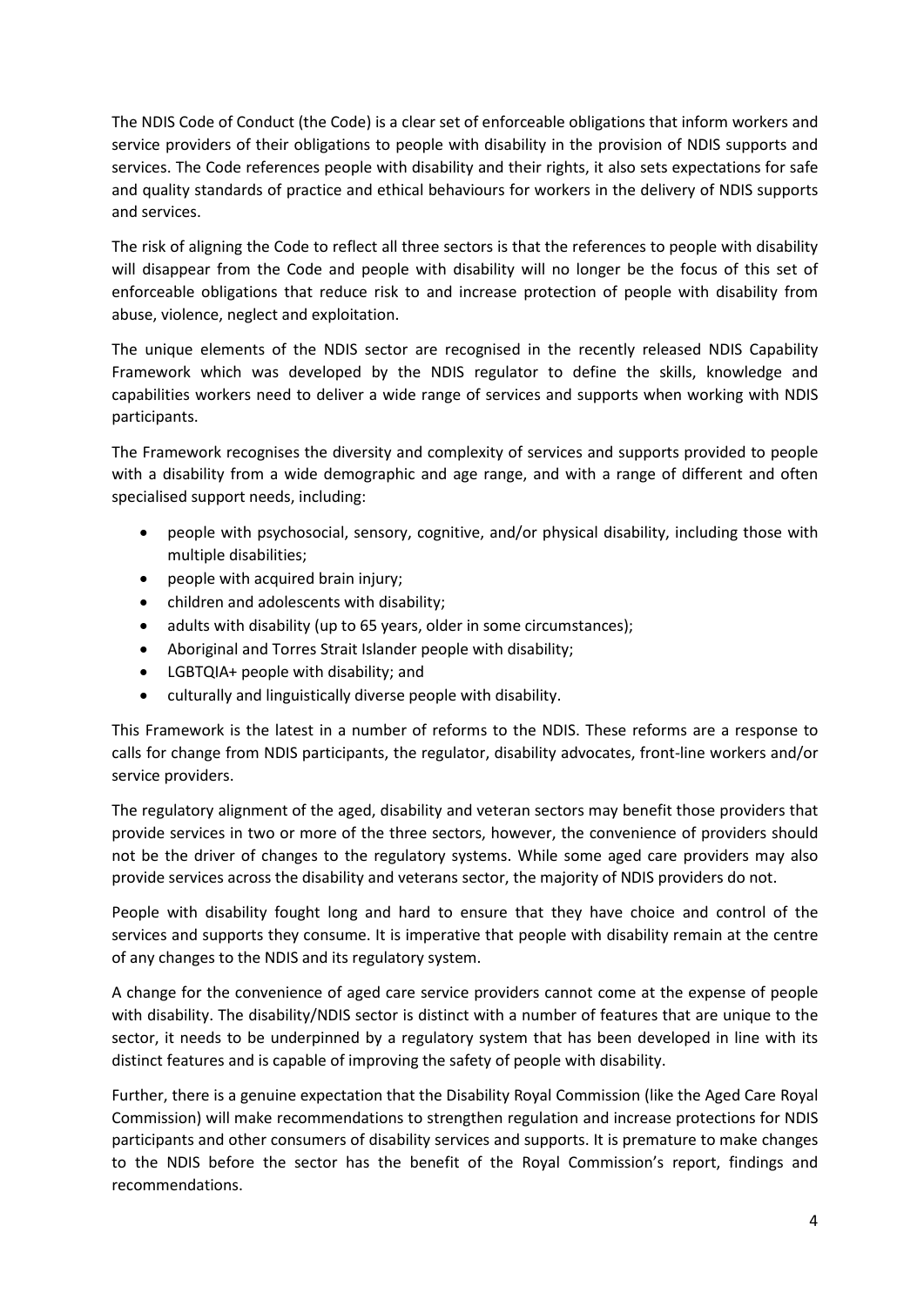## <span id="page-4-0"></span>Mental health – a misalignment case study

The mental health sector has been wrongly aligned with the disability sector through the NDIS threatening the quality of care and the sustainability of the sector. There is a fundamental mismatch between the mental health's recovery model and the social model of disability that underpins the NDIS. Practically, NDIS funding does not meet the needs of the mental health sector.

Many people with mental health conditions are ineligible for the NDIS, because they will recover from their condition. But the NDIS has become the dominant source of funding for mental health services. NDIS pricing assumes that entry-level mental health work is equivalent to entry level disability support worker. However, entry-level employees in mental health tend to perform work that aligns with level 4 or 5 in the SCHDS Award (as opposed to Level 2 for disability services). There is now a 'recovery coach' role in the NDIS system (SCHDS Level 4), but there is little scope for career progression in mental health services.

#### **Case Studies:**

#### **Anglicare**

In November 2018, Anglicare SA made 43 mental health care workers who worked with high-needs NDIS participants redundant. These employees were classified at Level 4 of the Award.

Anglicare offered the employees the opportunity to apply for new roles classified at level 2. For most affected employees, this was a pay cut of approximately \$300 per week.

Anglicare explained that the redundancies were necessary because NDIS funding did not account for the high level of skill and experience required for mental health care work.

#### **Mental Health Community Support Services (MHCSS)**

MHCSS was the largest psychosocial program in Victoria and the majority of workers were employed in funded roles. As a result of NDIS defunding, the vast majority of MHCSS roles in Victoria, over 1000 jobs, were made redundant.

### Home and Community Care

The services provided under the Commonwealth Home Support Program (CHSP) and Home Care packages (HCP) performed by Community Care Workers provide services to enable elderly Australians to maintain their independence and remain at home. This work presents unique challenges, including working with clients at the end of their lives.

The emphasis of HAC work on client consent, choice, and involving clients in goal-setting requires workers to gain the confidence and establish and maintain positive working relationships with clients and their families and be responsive to their needs. The goal is to build confidence, so clients don't need ongoing services. This requires well-developed interpersonal skills and sensitivity.

Entry level services under CHSP include a range of domestic supports from housework to shopping, escorted shopping, and meal preparation all of which must be delivered in a manner that supports people to live as independently as possible. The CHSP program requires that all Community Care 'must use a wellness, re-ablement or restorative care' (Australian Government Department of Health, 2021) approach. Workers therefore must focus on working with rather than doing for.